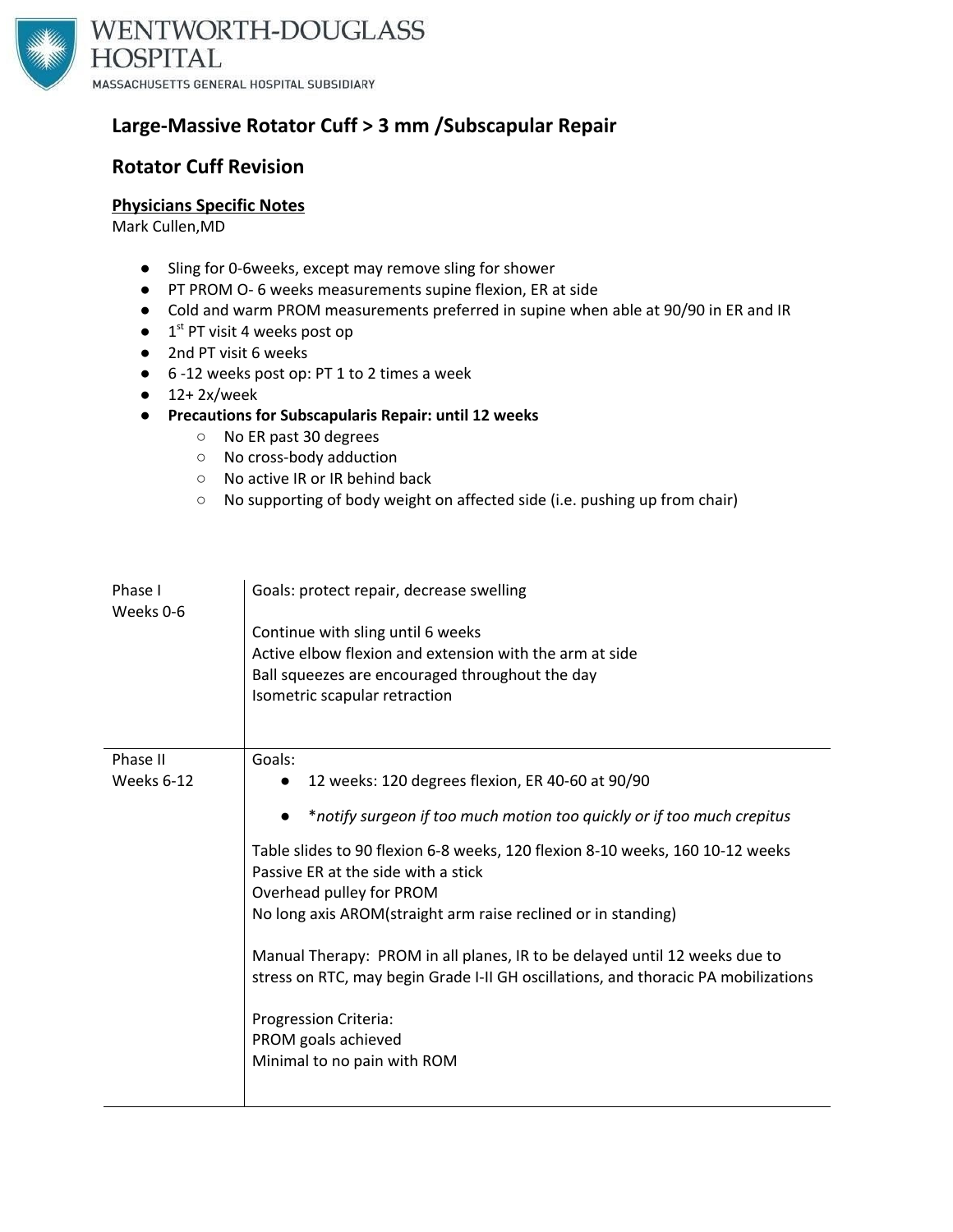

# WENTWORTH-DOUGLASS<br>HOSPITAL

MASSACHUSETTS GENERAL HOSPITAL SUBSIDIARY

| Phase III  | Goals: no pain, I HEP for AROM Stretching                                           |
|------------|-------------------------------------------------------------------------------------|
| Weeks 12   |                                                                                     |
|            | Isometrics/isotonic with short lever arms                                           |
|            | 4 pack strengthen exercises:                                                        |
|            | -Resisted IR                                                                        |
|            | -Resisted ER                                                                        |
|            | -low row                                                                            |
|            | -bicep curl                                                                         |
|            | Prone row, prone extension no resistance to small weights                           |
|            | Wall washes horizontal, diagonal and vertical                                       |
|            | Manual Therapy: GH mobilization to promote flexion and ER if ROM delayed at         |
|            | 12 weeks progress to grade III-IV                                                   |
|            | <b>Progression Criteria</b>                                                         |
|            | WFL pain free AAROM                                                                 |
|            | 4/5strength                                                                         |
|            | No pain                                                                             |
| Phase IV   | Goals: Dr. Cullen 120-130 degrees of flexion, 80% of ROM                            |
| 16 weeks   |                                                                                     |
|            | -Add powerband exercises i.e. wall walks, wall clocks                               |
|            | -Continue with isotonic exercises for periscapular and RTC progressing to           |
|            | shoulder height and above when indicated                                            |
|            | -Consider trunk stabilization prior to extremity movement i.e. plank, half kneeling |
|            | -Initiate partial table push up with trunk stabilization as focus rather than depth |
|            | Manual Therapy: Any manual therapy techniques as needed                             |
|            | Progression Criteria                                                                |
|            | Full pain free AROM                                                                 |
|            | 5/5 strength                                                                        |
|            | No pain or tenderness                                                               |
| Phase V    | Goals: Anticipate gains for up to 1 year                                            |
| Six months |                                                                                     |
|            | No return to sport until 9 months but may depend on sport i.e. throwing requires    |
|            | physician approval but may be able to chip and putt with golf.                      |
|            | Return to gym activities with avoidance of activities with rapid acceleration or    |
|            | high impact i.e. overhead lifting                                                   |
|            |                                                                                     |
|            |                                                                                     |